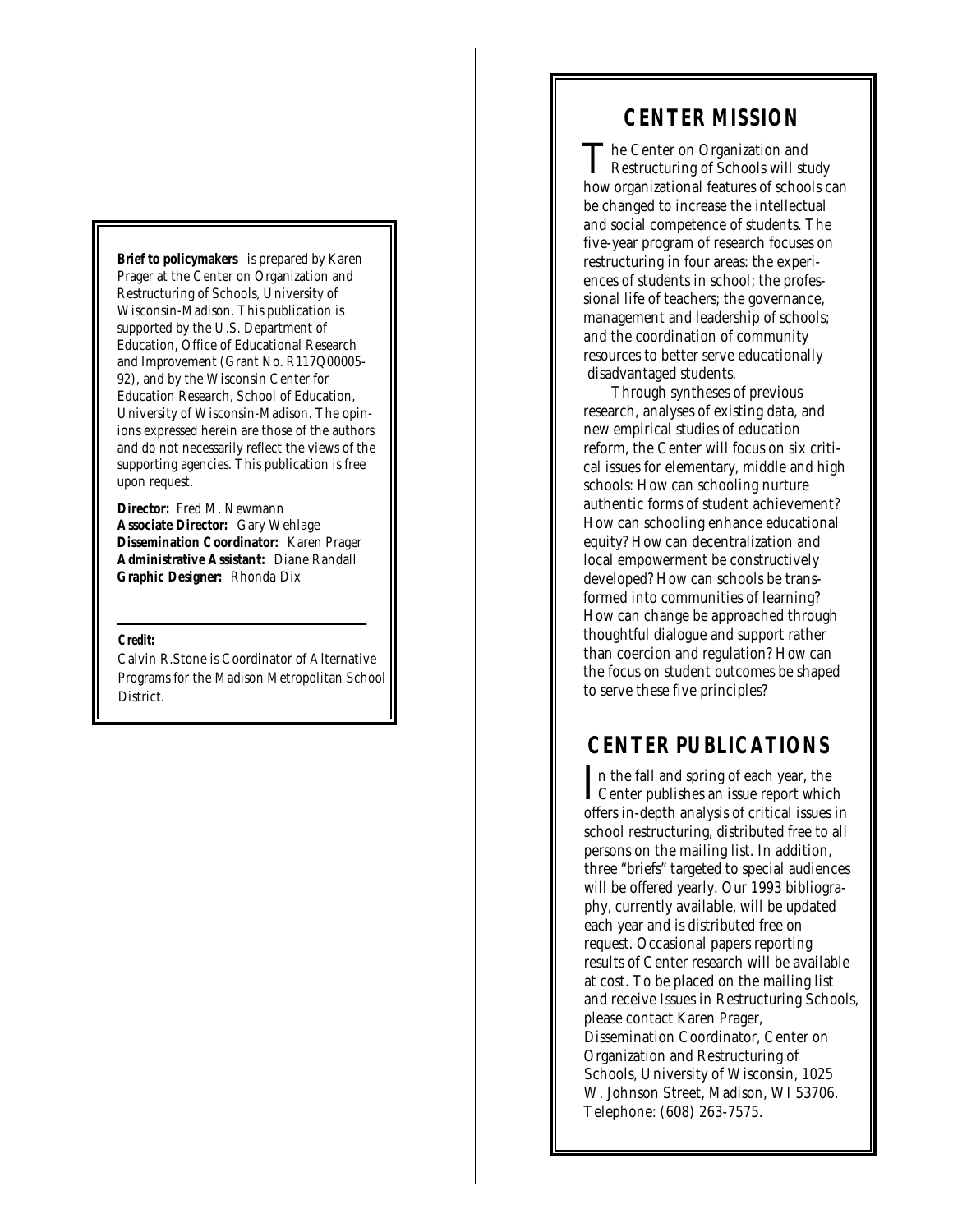However, an entirely top-down approach would fail to capitalize on informal and local development, it may encounter resistance from those not involved in planning, and has the potential to become prescribed, uniform practices that are as centralized, inflexible and unresponsive as the current system.

A second perspective is that front-line professionals should initiate and implement change through collegial relationships and the pooling of scarce resources. At this level, considerable face-to-face interaction and informal association are present. People know and trust one another. Organized relationships among front-line workers encourage initiative, self correction, and sensitivity to the needs of professionals and clients, but do not carry the authority from the top necessary to make large scale changes in systems.

A third perspective, illustrated by Central Elementary School, is that effective change in schools and communities can be initiated in collaboration with the consumers of services – bottom-up. In this perspective, families are not just receivers of service, but are resources playing functional roles in improving conditions. It is an important strength that this

level of collaboration is immediately responsive and directly accountable to the public. However, there are limitations of programs that collaborate only with their clients and consumers: they cannot address deficiencies in the larger social service delivery system. The full development of schools and related services in economically poor neighborhoods requires assistance from the larger network of community institutions.

Each level of collaboration offers strengths and limitations. At some time in San Diego's future, it may be possible to combine the several independently created perspectives into a whole that simultaneously reinforces the strengths of each of the identified levels. The high school and its feeder schools, like the CCC, may be an optimal unit for organizing multilevel collaboration. It can bring together enough professionals for a productive exchange and collegial support. Whereas strong executive support for each individual school in a district may not be possible, it would seem possible across K-12 high school areas. The high school attendance area as the working unit for collaboratives would be strengthened if county social services were decentralized and reorganized within

the same geographic boundaries.

In the final analysis, however, the best form and organization for a collaborative must be derived from local purposes. It will depend on resources and other factors that are unique to each locality. In spite of this qualification, this study of human service collaborations in San Diego advances the argument that, in general, there are vital functions to be accomplished at each of the identified levels. Ideally, communities should encourage and then integrate all three levels of collaboration in order to capitalize on the strengths, and counter the limitations, of each level.

### **FOR FURTHER READING**

- Fieldman, G., Chang, H., & Leong, C. (1992, Fall). The community connection. *California Perspectives, 3*, 50-54.
- Payzant, T. W. (1992). New beginnings in San Diego: Developing a strategy for interagency collaboration. *Phi Delta Kappan, 7 4*(2), 139-146.
- Melaville, A. I., & Blank, M. J. (1993)*. Together we can: A guide for crafting a profamily system of education and human services.* Washington, DC: U.S. Department of Education, Office of Educational Research and Improvement.

**Brief No. 6 Fall 1993**

## **School Community Collaboration: Comparing Three Initiatives**

**CENTER ON ORGANIZATION AND RESTRUCTURING OF SCHOOLS** School of Education Wisconsin Center for Education Research University of Wisconsin–Madison 1025 W. Johnson Street Madison, WI 53706

Nonprofit Organization US Postage **PAID** Madison, Wisconsin Permit No. 1622

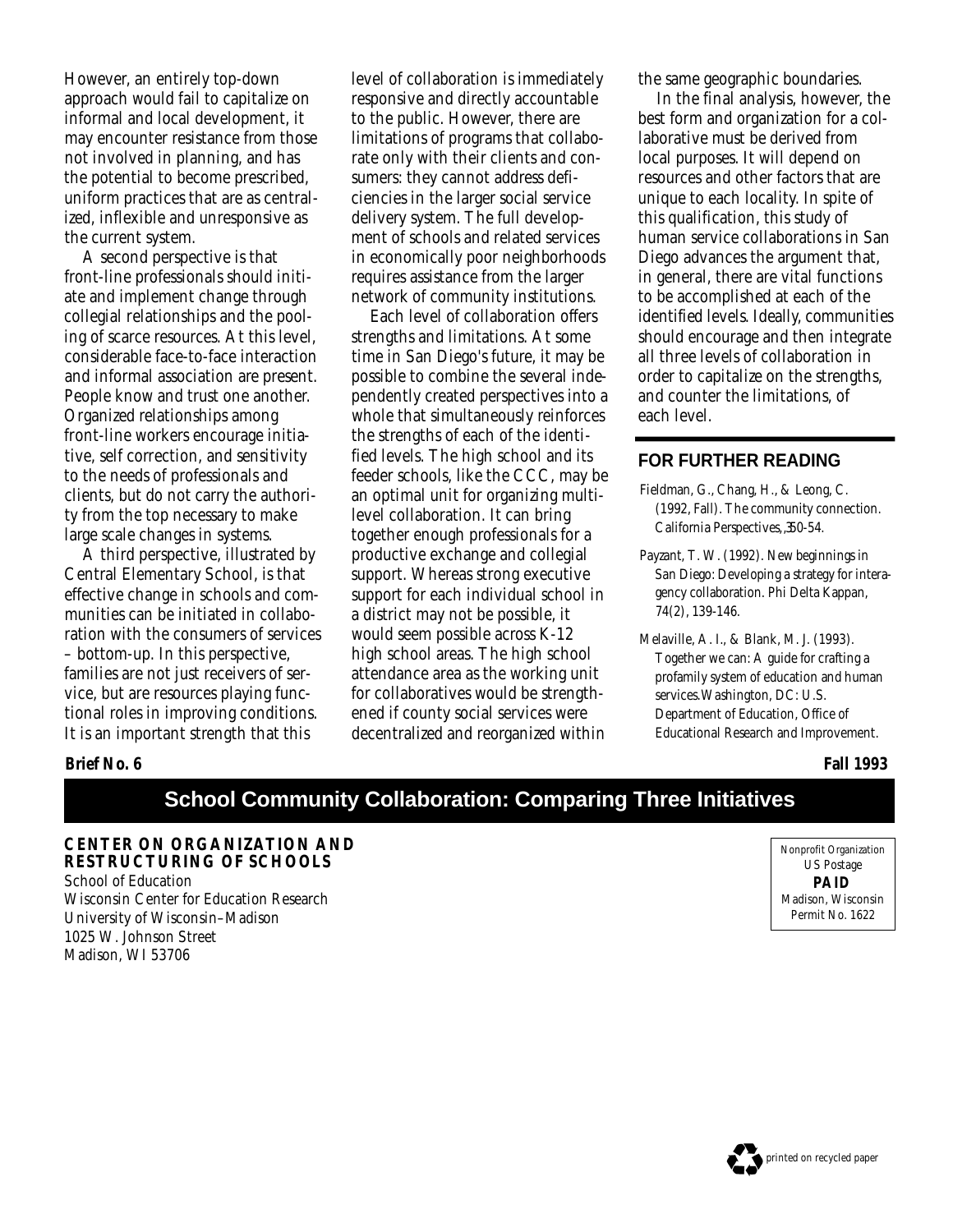**to policymakers** 

# **School-Community Collaboration: Comparing Three Initiatives**

*by Calvin R.Stone*

I

n restructuring efforts around the country, schools have sought ways to develop community partnerships that can address the needs of unique and diverse populations. Lacking a proven model for school-community alliances, administrators may wonder how best to organize and coordinate the resources of human services available to children and families.

As part of its decentralization effort, schools in San Diego, California are developing various community partnerships, and are being encouraged to join with other agencies, weaving together the resources of school, community, social service, and health providers. Educators hope such interagency collaboration will result in a more integrated, coherent delivery of services and ultimately a student population that can be more academically successful.

With a population of approximately one million, San Diego is the sixth largest city in the United States, and has a public school district which serves 125,000 students: 34% white, 30% Hispanic, 19% Asian, 16% African-American. The children and youth here, many of whom are new immigrants to the U.S. from Mexico and Asia, speak more than 50 languages. The district's size and diversity were factors in the decision to decentralize, but these factors also complicate attempts to implement broad and fundamental change.

In this brief, we identify three initiatives: interagency collaboration at the executive level, collaboration among front-line professionals, and collaboration directly with community members.

Collaboration can involve chief executive officers prominent agencies who conceptualize change in policy and practice at the macro level. At another level, *frontline professionals*(for example, principals, counselors, health care providers across the district), may form strong professional relationships that result in shared knowledge, responsibility and professional support. At the grassroots level, on-site professionals can collaborate with parents and families the clients served by the school.

The program descriptions which follow illustrate innovative types of partnerships and offer a context for considering the challenges and potential benefits of schoolcommunity collaboration.

| RIEF NO. 6                              | <b>FALL 1993</b> |   |
|-----------------------------------------|------------------|---|
| xecutive Level<br>ollaboration          |                  | 2 |
| ollaboration among<br>rofessionals<br>2 |                  |   |
| ollaboration with Parents               |                  | 3 |
| onclusions                              |                  | 3 |
| or Further Reading                      |                  |   |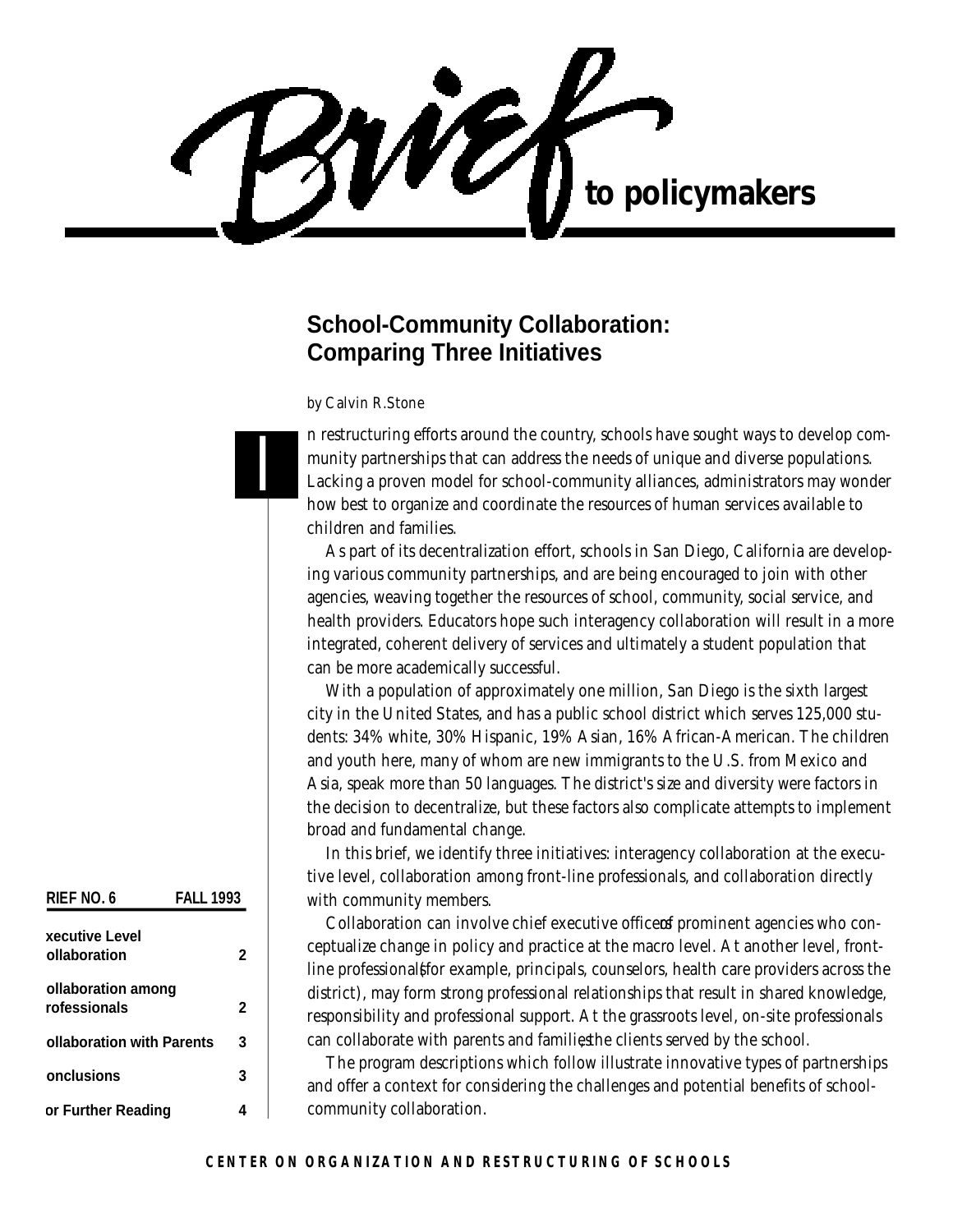### **Executive-Lever Collaboration: Coordinating Policy and Services**

I "New Beginnings," have been collaborating n San Diego, heads of agencies, as part of since 1988 to develop systemic change, that is a fundamentally new system for providing educational, social, and health support services. Their goal is an integrated delivery system which will reform current practice now seen as overlapping, fragmented, and crisis-oriented. They hope to provide early and preventive assistance, to focus on families, to give higher quality service at less cost, and to emphasize adoption of innovations at many settings (Payzant, 1992).

This initiative resulted from meetings of the chief executives of public schools, San Diego State University, county social services, the housing commission, health care providers, and the police force. An interagency Council with high level administrators from each collaborating agency was formed to achieve the identified goals. Council members say they find personal and professional satisfaction in being part of an interagency planning process, where people from several agencies and professions share a common purpose. The Council oversees implementation of a demonstration center at Hamilton Elementary School.

During its first year, the Council expanded school registration to include an assessment of children's needs and to provide information about social service planning for families, case management, and health services. The Council, which incorporates needs, ideas, and decision-making with the Center, also designed a single eligibility process for receiving multiple services, and a management information system that can be retrieved by school, county, and medical personnel. Thus many services, like housing, public assistance, and health screening, are at once unified and accessible at a single site.

These innovations are being implemented at Hamilton Center, on the grounds of Hamilton Elementary School. The Center is physically and administratively separate from the school; its staff of six professionals who are accountable to the Council include a coordinator, a nurse, and four "family service advocates" (FSA's), who are repositioned

staff from participating agencies.

Initially, problems were encountered translating the executive vision into practice. Hamilton teachers, who were not actively involved in the planning, expressed concern that their traditional on-site support system would be changed, and that the Center was competing with the school for resources. Secondly, although FSA's were to implement an integrated service model, which presumed broad expertise in social work, housing, immigration, and health, the FSA's felt that they did not receive sufficient cross-training or have enough contact with other agencies to accomplish this goal. FSA's were expected to effectively meet multiple needs of families or to connect them to key social service agencies, yet there was no forum permitting them to share knowledge with other front-line professionals. And third, Center implementation, in its initial stages, did not capitalize on the potential for collaboration with families and the community. In keeping with social service tradition, families were seen as "dependents" rather than "resources."

In spite of these limitations, Hamilton Center is a ground-breaking effort to bring coherence to a fragmented human service system. The program description above illustrates the need for top-level planning, but suggests a parallel need for effective cooperation at other levels. The following descriptions illustrate the potential inherent in other collaborative efforts.

### **Collaboration Among Professionals: Collegiality on the Front Line**

A nother collaborative, with major<br>strength in building linkages among nother collaborative, with major front-line professionals, is the Crawford Cluster Connection (CCC). Initiated among Crawford High School and its 11 feeder schools, the CCC began when the 12 principals were asked, as a group, for ideas to increase student attendance. The group focused on community and family conditions associated with poor school attendance and ways to address these in a holistic fashion. Principals readily acknowledge that the group was extraordinary in its openness, trust, and ability to coalesce around important issues.

*"There are vital functions to be accomplished at each level of c o l l a b o r a t i o n . "*